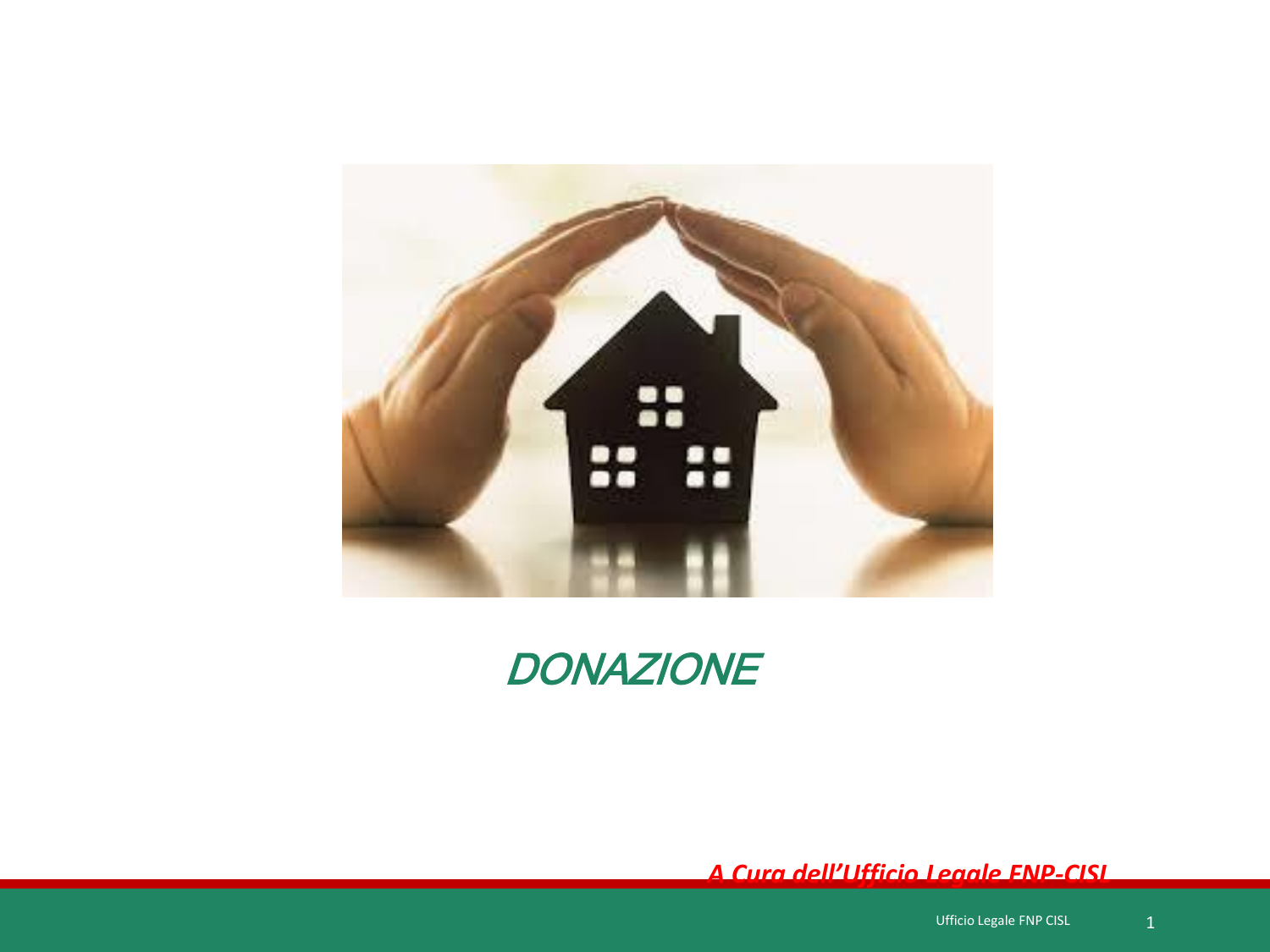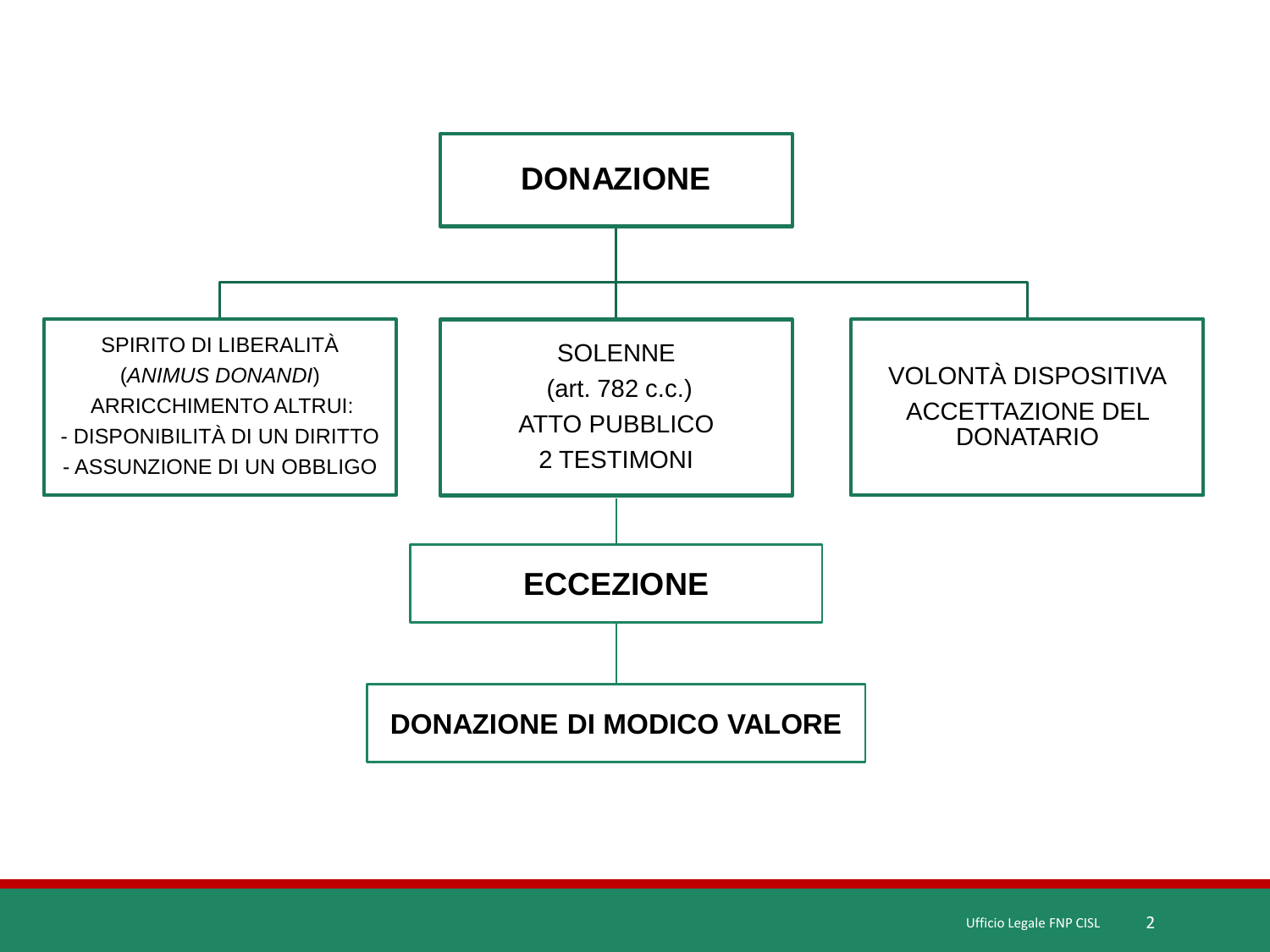# **NOZIONE E DISCIPLINA**

**DONAZIONE**: LA DONAZIONE È IL CONTRATTO CON IL QUALE, PER SPIRITO DI LIBERALITÀ, UNA PARTE (DONANTE) ARRICCHISCE L'ALTRA (DONATARIO), DISPONENDO A FAVORE DI QUESTA DI UN SUO DIRITTO O ASSUMENDO VERSO LA STESSA UNA OBBLIGAZIONE (769).

- LA DONAZIONE *È UN NEGOZIO A TITOLO GRATUITO*
- È *UN CONTRATTO (769*) IN CUI LE VOLONTÀ NON SONO SULLO STESSO PIANO: UNA È DISPOSITIVA, L'ALTRA CONSISTE IN UNA SEMPLICE ACCETTAZIONE.
- **SPIRITO DI LIBERALITÀ** È **L'ANIMUS DONANDI**, LA CAUSA DI TUTTI GLI ATTI DI LIBERALITÀ, DA NON CONFONDERE CON I MOTIVI CHE INDUCONO IL SOGGETTO A COMPIERE L'ATTO
- **ARRICCHIMENTO DEL DONATARIO** NON UN «MERO VANTAGGIO» MA UN VERO E PROPRIO INCREMENTO DEL SUO PATRIMONIO.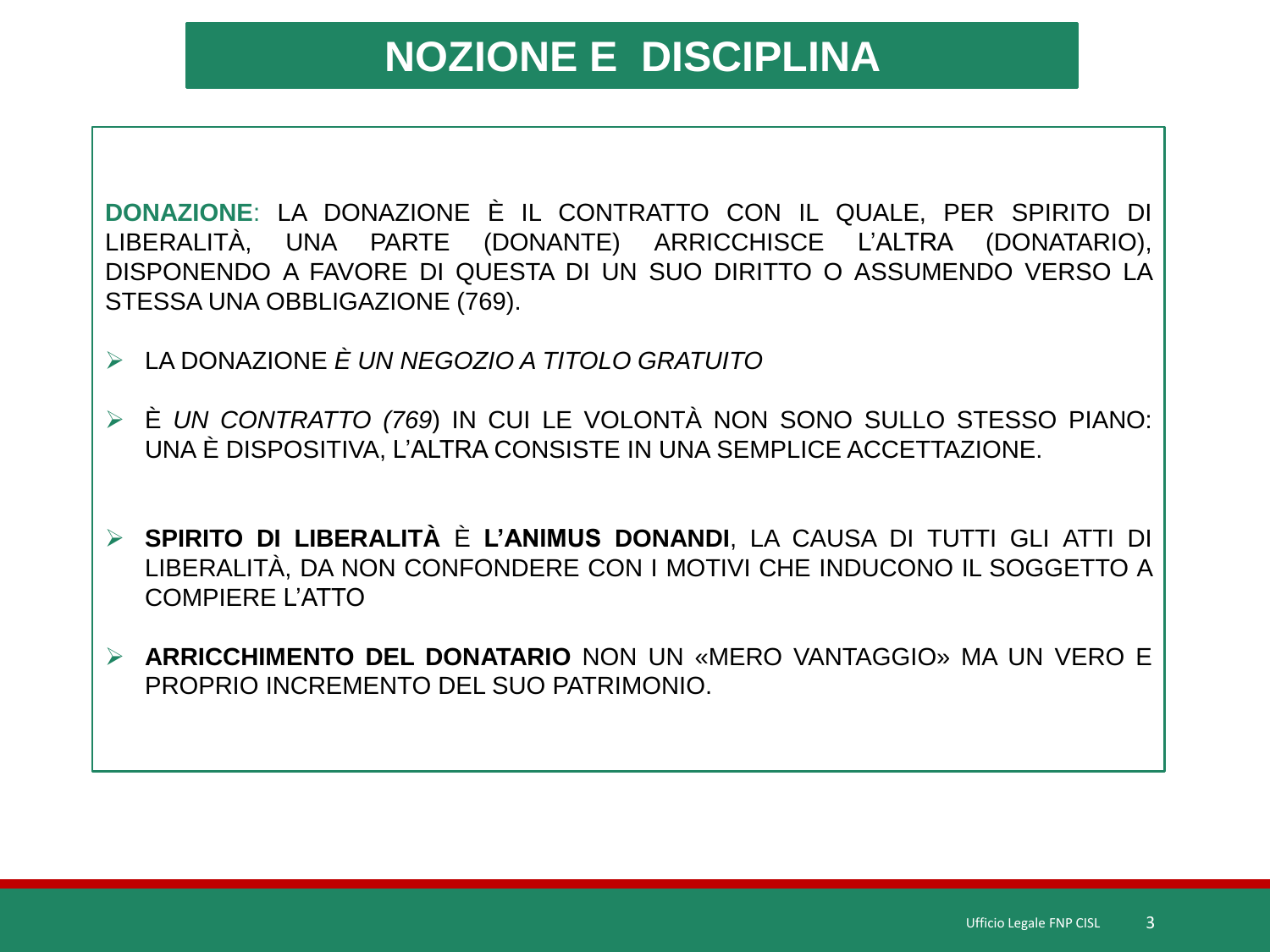### **OGGETTO:** QUALUNQUE BENE PRESENTE NEL PATRIMONIO DEL DONANTE; NON PUÒ ESSERE UN BENE ALTRUI, NÉ UN BENE FUTURO

**FORMA:** 

- > NEGOZIO SOLENNE: DEVE ESSERE STIPULATA PER ATTO PUBBLICO ALLA PRESENZA DI DUE TESTIMONI, A PENA NULLITÀ
- > UNICA ECCEZIONE: LE DONAZIONI DI MODICO VALORE (C.D. «DONAZIONE MANUALE») NELLE QUALI LA FORMA SOLENNE È SOSTITUITA DALLA CONSEGNA MATERIALE (TRADITIO) DELLA COSA.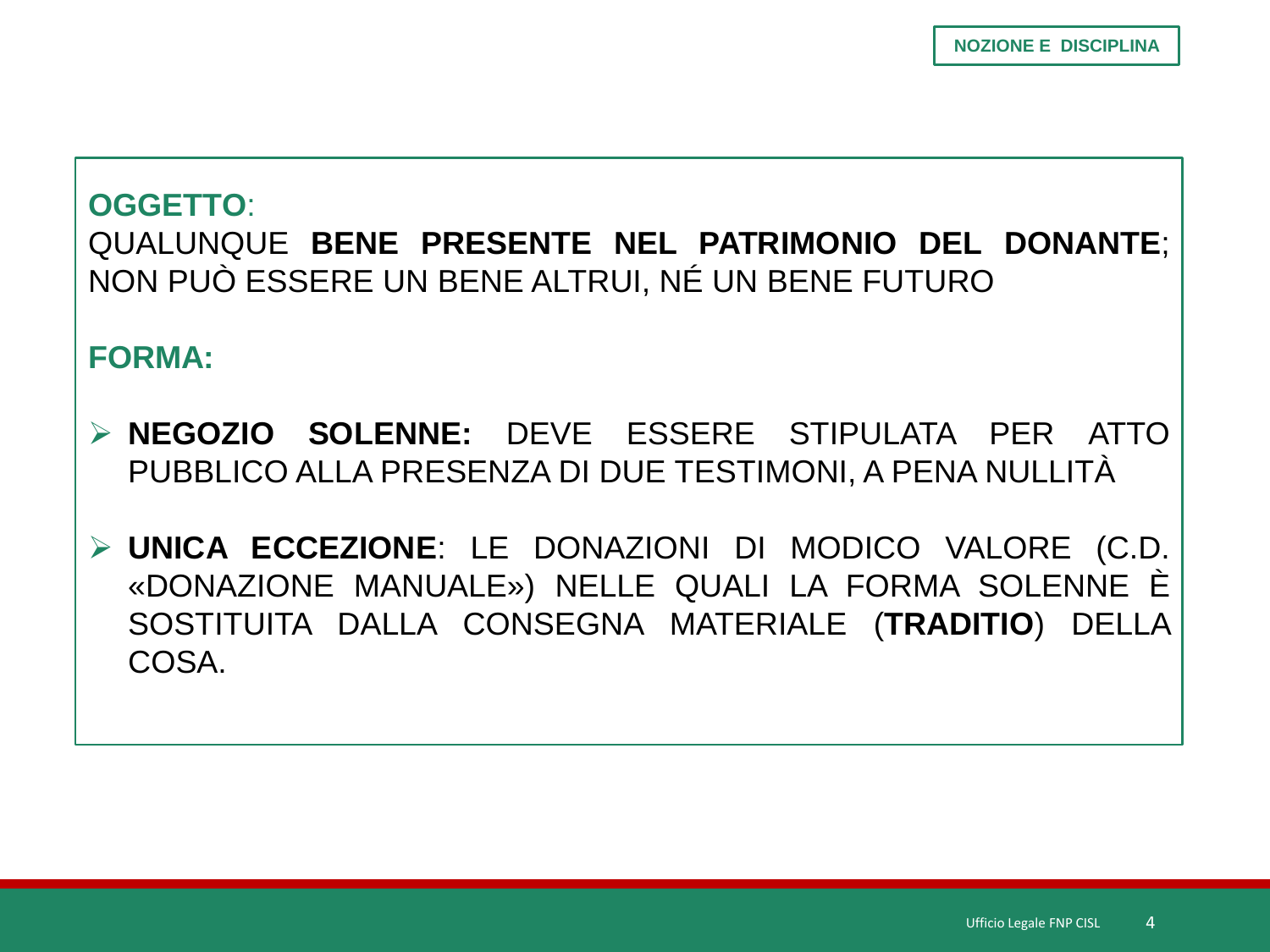### **CAPACITÀ DI DONARE:**

- **PERSONE FISICHE :** È RICHIESTA LA PIENA CAPACITÀ DI DISPORRE. È POSSIBILE AVVALERSI DI UN RAPPRESENTANTE, MA È NECESSARIO LA PROCURA SPECIALE, CHE DEVE CONTENERE L'INDICAZIONE DEL DONATARIO E L'OGGETTO DELLA DONAZIONE.
- **PERSONE GIURIDICHE:** LA CAPACITÀ SUSSISTE SE PREVISTA NELL'ATTO COSTITUTIVO O NELLO STATUTO, E NEI LIMITI IN ESSO INDICATI.

### **CAPACITÀ DI RICEVERE:**

- **PERSONE FISICHE:** NON SONO PREVISTI PARTICOLARI LIMITI; PUÒ RICEVERE ANCHE IL NASCITURO NON CONCEPITO, PURCHÉ SIA FIGLIO DI PERSONA VIVENTE AL TEMPO DELLA DONAZIONE.
- **PERSONE GIURIDICHE:** POSSONO ACCETTARE DONAZIONI SENZA DOVERE RICHIEDERE LA PREVENTIVAAUTORIZZAZIONE AMMINISTRATIVA

GLI ENTI NON RICONOSCIUTI NON SONO PIÙ TENUTI A CHIEDERE IL RICONOSCIMENTO PER RENDERE EFFICACE LA DONAZIONE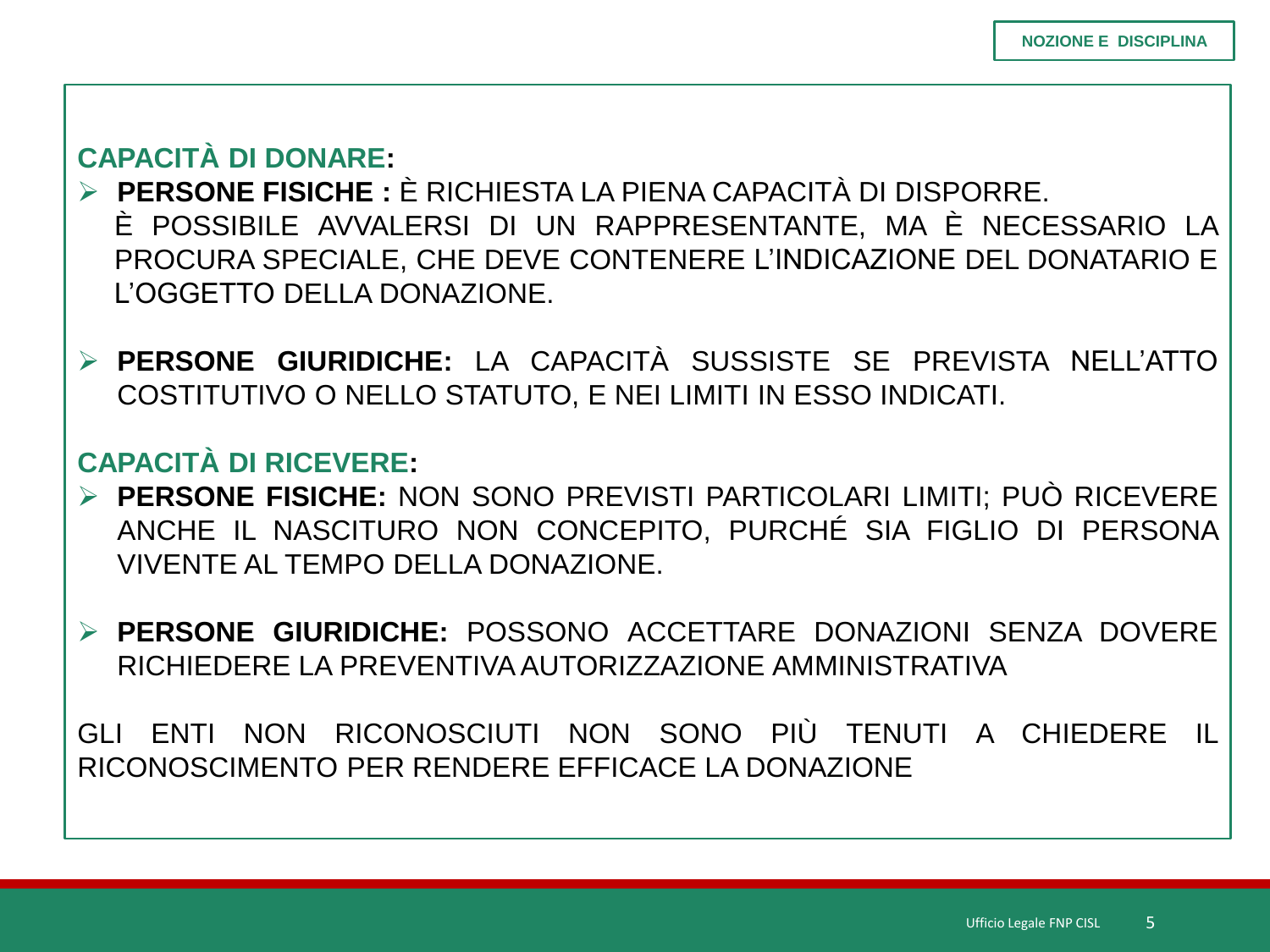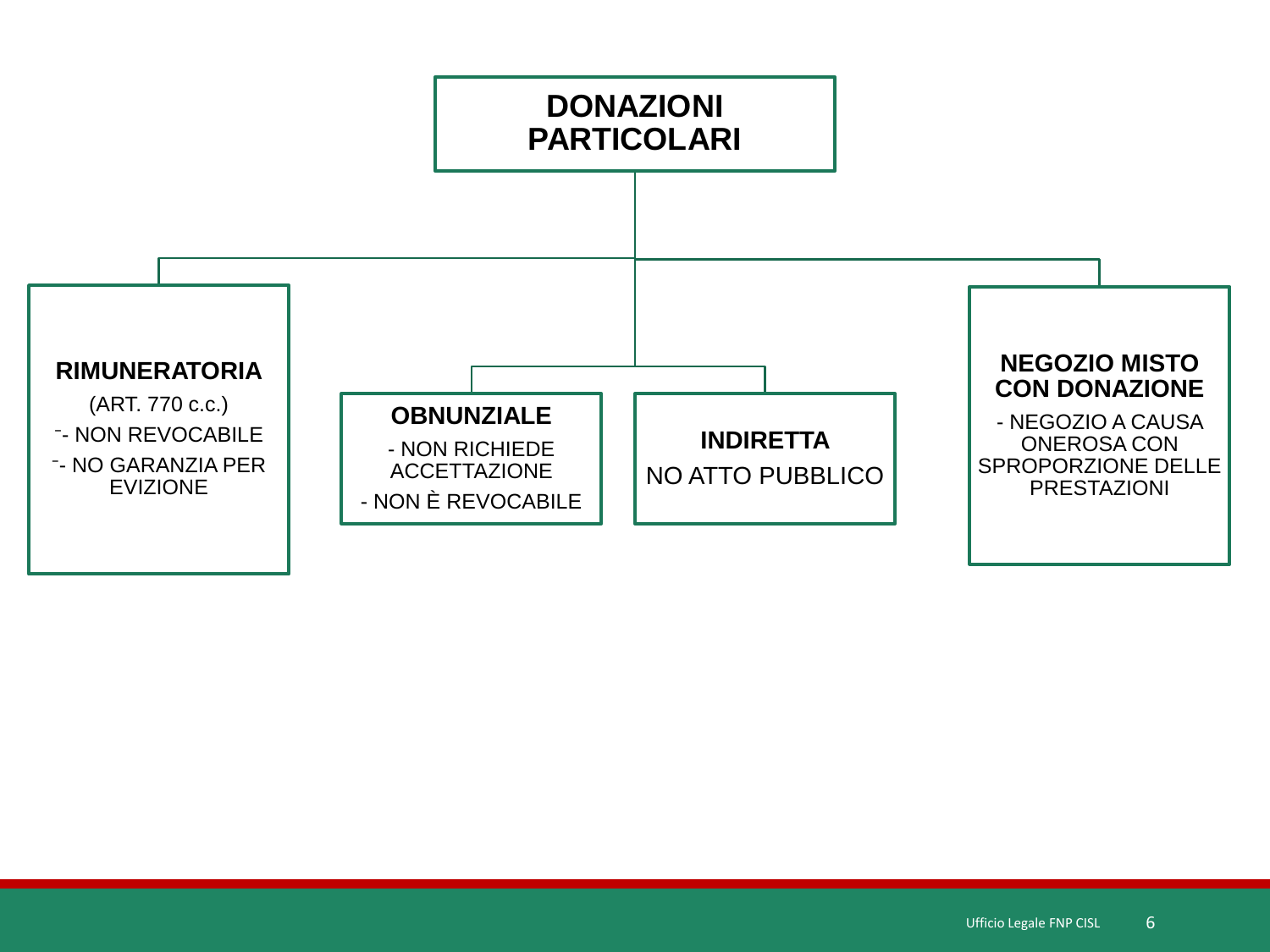# **DONAZIONE RIMUNERATORIA**

LA DONAZIONE RIMUNERATORIA È CARATTERIZZATA DALLA RILEVANZA CHE ASSUME IN ESSA IL MOTIVO DELL'ATTRIBUZIONE PATRIMONIALE. CORRELATA SPECIFICAMENTE AD UN PRECEDENTE COMPORTAMENTO DEL DONATARIO NEI CUI CONFRONTI LA LIBERALITÀ SI PONE COME RICONOSCENZA, APPREZZAMENTO  $DI$ **MERITI SPECIALE**  $\Omega$ REMUNERAZIONE DI ATTIVITÀ SVOI TA NELLA DONAZIONE REMUNERATORIA C'È IL DESIDERIO DI GRATIFICARE L'AUTORE DEI SERVIZI RESI.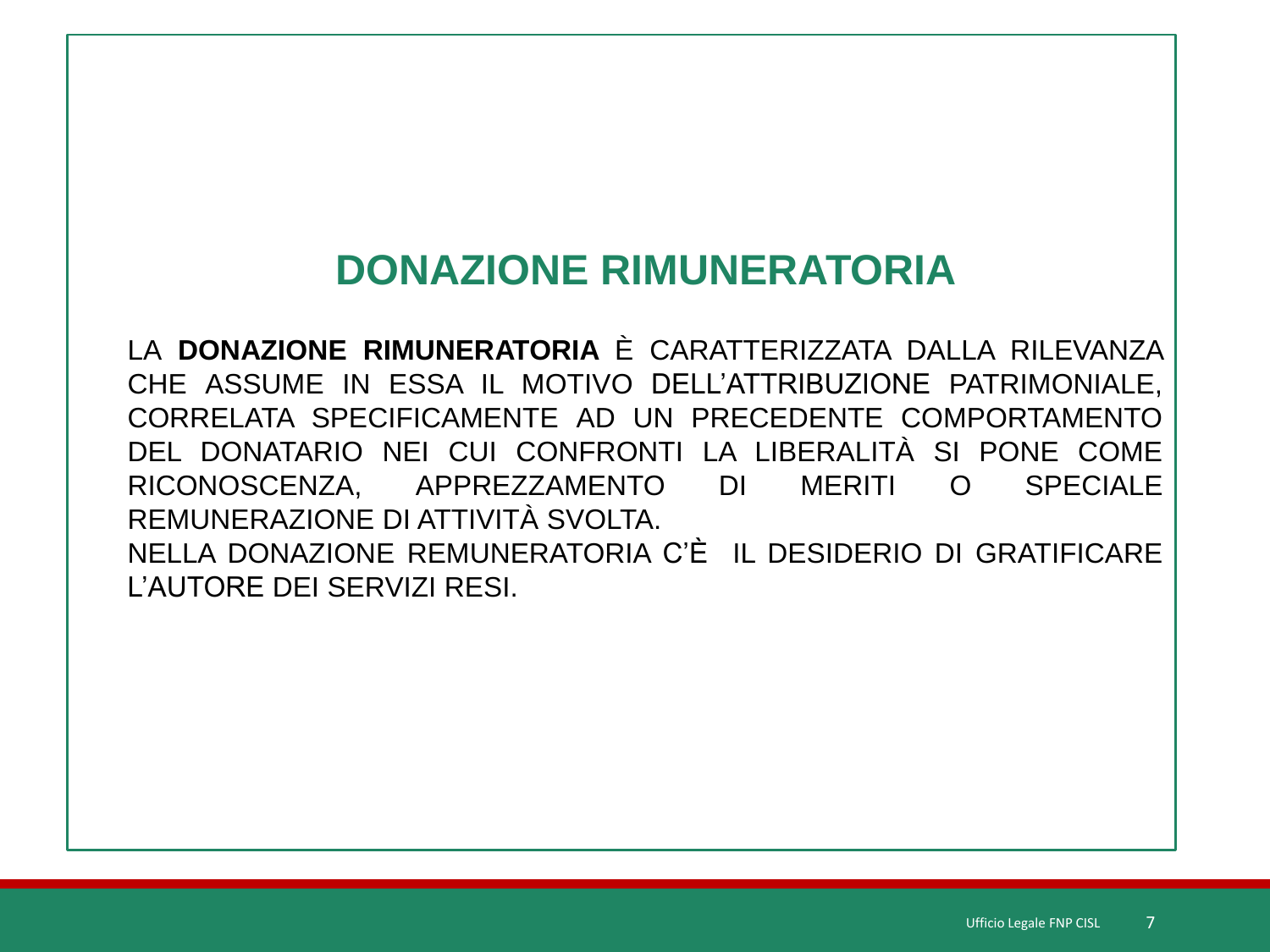IL MOTIVO E L'EFFICACIA NELLA DONAZIONE OBNUZIALE SONO DA RICERCARE NEL FUTURO MATRIMONIO. ESSA TROVA PERFEZIONAMENTO NEL MOMENTO DEL CONSENSO CERIMONIALE CHE COSTITUISCE ACCETTAZIONE DELLA DONAZIONE. ESSENDO QUINDI TALE DONAZIONE POSTA IN UNA CONDIZIONE SOSPENSIVA, SE NON SI ADDIVIENE AL MATRIMONIO, GLI EFFETTI DI ESSA NON SI PRODUCONO (ANNULLAMENTO DELLA DONAZIONE), E I BENI DONATI, COMPRESI I LORO EVENTUALI FRUTTI, ANDRANNO RESTITUITI AL DONANTE. ESSA PUÒ ESSERE DISPOSTA DAGLI SPOSI TRA LORO O DA ALTRI A FAVORE DI UNO O

DI ENTRAMBI GLI SPOSI, OVVERO DA ALTRI A FAVORE DEI FIGLI NASCITURI DAGLI SPOSI.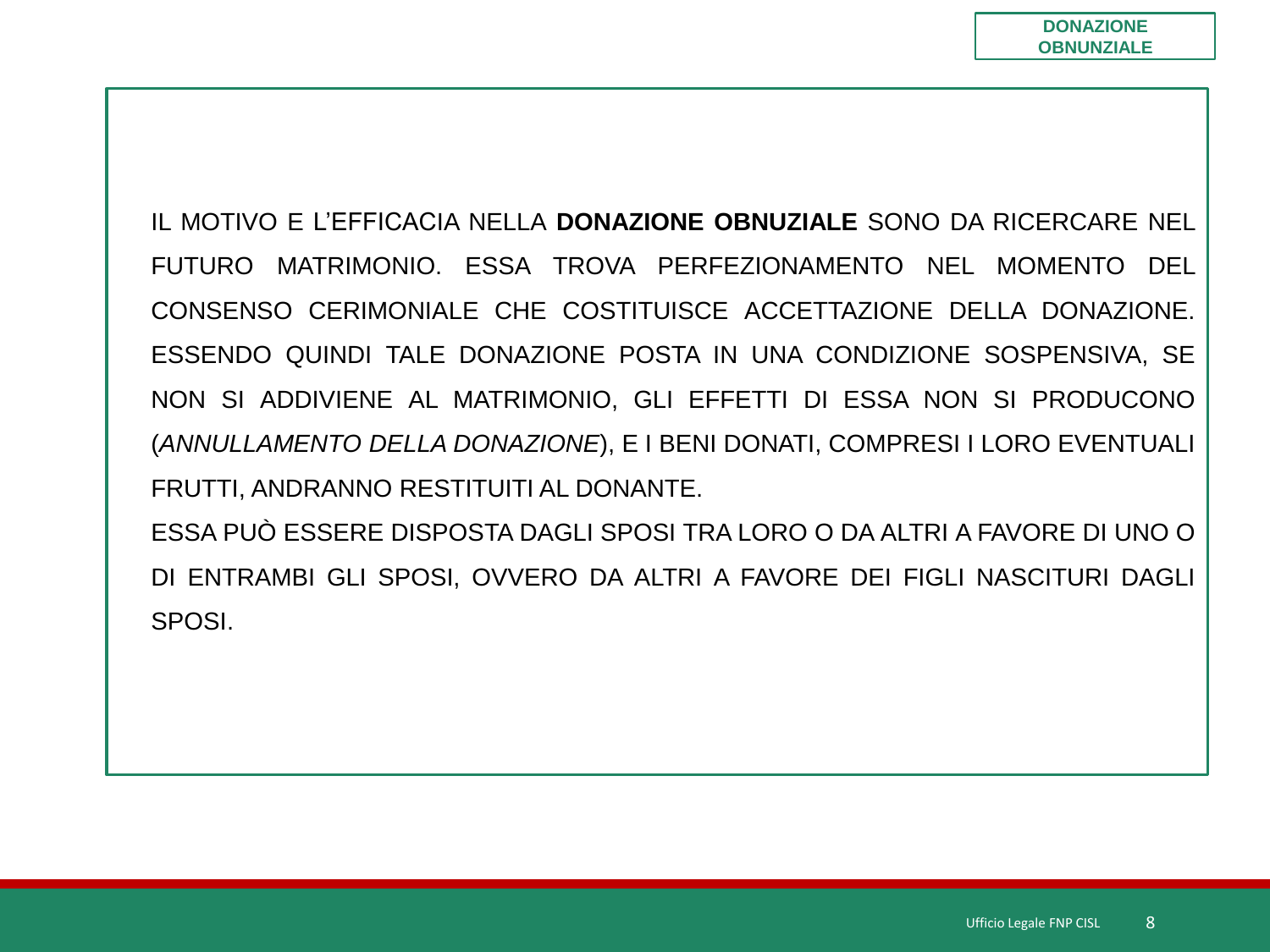# **LA DONAZIONE DI UN BENE ALTRUI**

BENCHÈ NON ESPRESSAMENTE VIETATA DAL LEGISLATORE, DEVE RITENERSI **NULLA PER DIFETTO DI CAUSA**, A MENO CHE NELL' ATTO DI DONAZIONE SI AFFERMI ESPRESSAMENTE CHE IL DONANTE È CONSAPEVOLE DELL' ALTRUITÀ DEL BENE, OSSIA DELLA NON APPARTENENZA DEL BENE AL SUO PATRIMONIO (**CASS. S.U. 5068/2016)**.

DEVE RITENERSI NULLA **LA DONAZIONE, DA PARTE DEL COEREDE, DELLA QUOTA DI UN BENE INDIVISO COMPRESO IN UNA MASSA EREDITARIA**, NON POTENDOSI, PRIMA DELLA DIVISIONE, RITENERE CHE IL SINGOLO BENE FACCIA PARTE DEL PATRIMONIO DEL COEREDE DONANTE.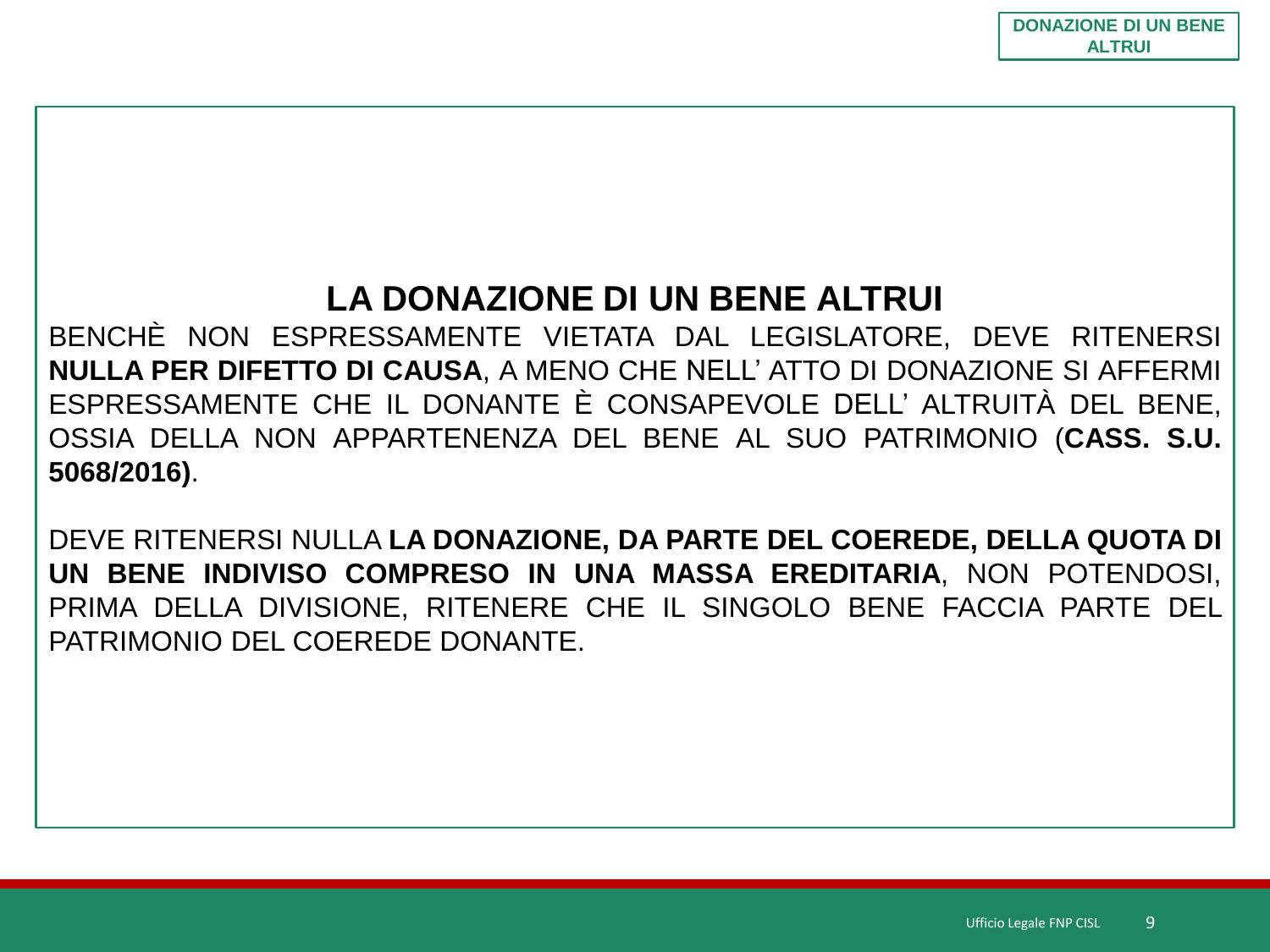# **ELEMENTI ACCIDENTALI**

#### **CONDIZIONE:**

PER LA DONAZIONE È PREVISTA UNA PARTICOLARE CONDIZIONE RISOLUTIVA: LA CONDIZIONE DI REVERSIBILITÀ A FAVORE DEL DONANTE IN CASO DI PREMORIENZA DEL DONATARIO AL DONANTE (791), OSSIA LA PREVISIONE CHE I BENI DONATI TORNINO AL DONANTE IN CASO DI PREMORIENZA DEL DONATARIO O DEI SUOI DISCENDENTI.

**ONERE**: L'ONERE (O MODO) È UN PESO IMPOSTO DAL DONANTE AL DONATARIO CHE COMPORTA UNA LIMITAZIONE DELLA DONAZIONE. L'ESECUZIONE DELL'ONERE NON PUÒ COSTITUIRE UNA CONTROPRESTAZIONE DELLA DONAZIONE, LA QUALE DEVE MANTENERE LA PROPRIA NATURA GRATUITA. IL MODO PUÒ CONSISTERE IN UN DARE O IN UN FARE (AD ES. L'OBBLIGO DI ASSISTENZA E CURA DEL DONANTE). IL BENEFICIARIO DEL MODO PUÒ ESSERE IL DONANTE O UN TERZO.

**TERMINE:** ALLA DONAZIONE PUÒ ESSERE APPOSTO UN TERMINE INIZIALE (CHE DIFFERISCE GLI EFFETTI DELLA DONAZIONE A UN MOMENTO SUCCESSIVO ALLA SUA CONCLUSIONE) O UN TERMINE FINALE (CHE SEGNA LA CESSAZIONE DEGLI EFFETTI DELLA DONAZIONE).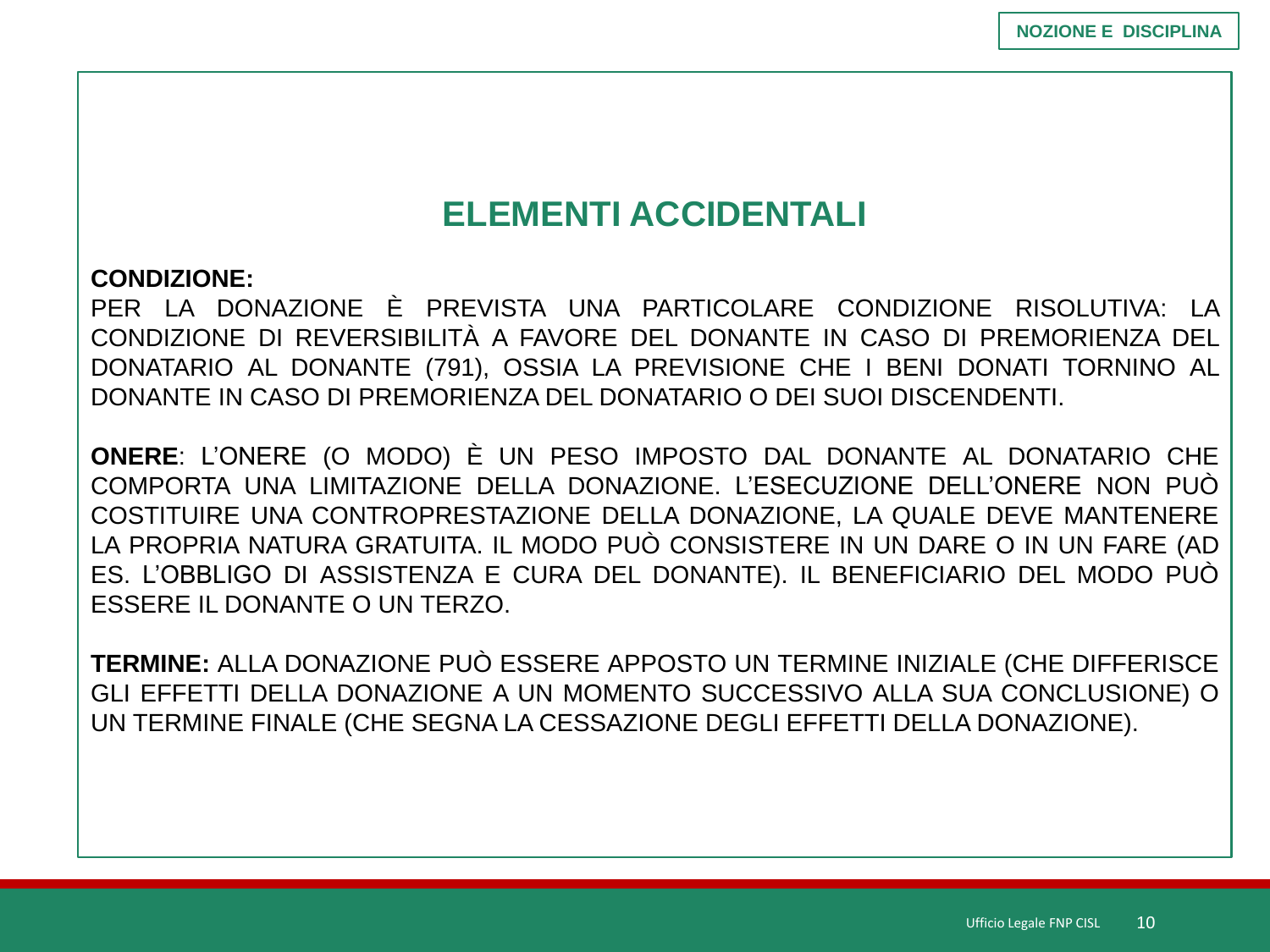### **DONAZIONI DI PRESTAZIONI PERIODICHE**

IL FINE DELLA DONAZIONE DI PRESTAZIONI PERIODICHE È QUELLO DI GARANTIRE DONATARIO, SOVENTE CON FUNZIONE ASSISTENZA AL DI SOSTEGNO ALIMENTARE. SI TRATTA DI UN'OBBLIGAZIONE DI DARE CHE SI ESTINGUE ALLA MORTE DEL DONANTE, SALVO CHE DALL'ATTO RISULTI DIVERSA VOLONTÀ.

### **DONAZIONE A PIÙ DONATARI**

IL DONANTE ATTRIBUISCE A PIÙ SOGGETTI UN'UNICA DONAZIONE: ESSA SI INTENDE EFFETTUATA PER PARTI UGUALI, A MENO CHE DALL'ATTO NON RISULTI UNA DIFFERENTE VOLONTÀ. PUÒ ACCADERE CHE UNO DEI DONATARI NON VOGLIA O NON POSSA ACCETTARE LA DONAZIONE. IN TAL CASO OCCORRE DISTINGUERE A SECONDA CHE VI SIA:

- *PRESENZA DI CLAUSOLA DI ACCRESCIMENTO*, APPOSITAMENTE DISPOSTA DAL DONANTE; LA QUOTA DI QUEST'ULTIMO SI ACCRESCE A QUELLA DEGLI ALTRI **DONATARI:**
- ASSENZA DI CLAUSOLA DI ACCRESCIMENTO, LA QUOTA DI QUEST'ULTIMO RESTA NEL PATRIMONIO DEL DONANTE.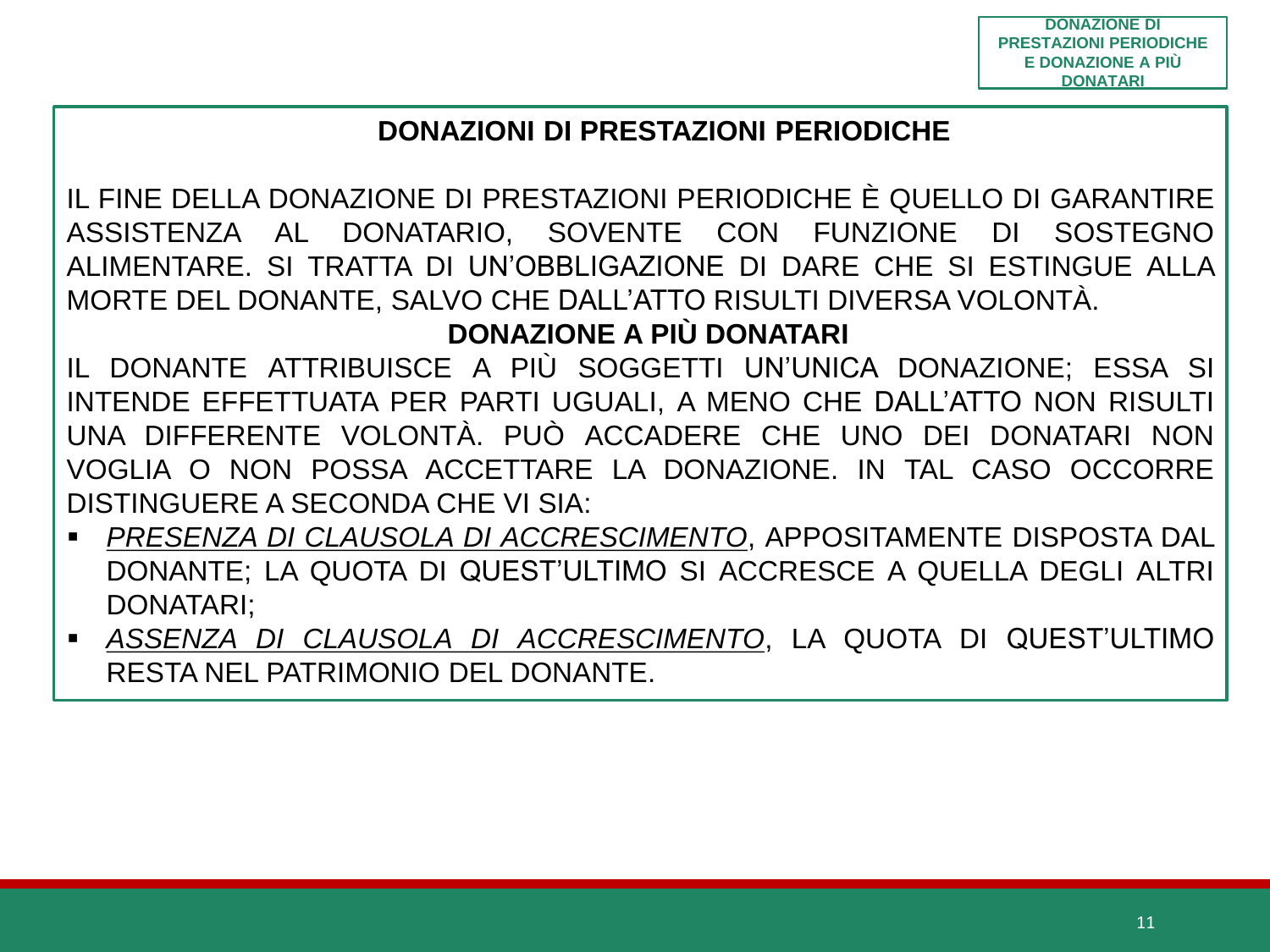#### **DONAZIONE MODALE**

LA CONSEGUENZA È QUELLA DI LIMITARE L'ARRICCHIMENTO DEL DONATARIO SENZA PERÒ CHE QUESTO VENGA IN CONSIDERAZIONE **COME** CORRISPETTIVO DELLO STESSO, OSSIA IL DONATARIO RISPONDE DELLE OBBLIGAZIONI CHE SI PRODUCONO SOLO ENTRO I LIMITI DFI SUO ARRICCHIMENTO. L'ONERE IMPOSTO AL DONATARIO COSTITUISCE VERA E PROPRIA OBBLIGAZIONE, CON LA CONSEGUENZA CHE LA MANCATA SUA ESECUZIONE, QUANDO SIA DETERMINATA DA INADEMPIMENTO IMPUTABILE AL DONATARIO, PUÒ ESSERE CAUSA DI RISOLUZIONE DELLA DONAZIONE SE LA RISOLUZIONE MEDESIMA SIA STATA CONTEMPLATA NELLO STESSO ATTO DI DONAZIONE.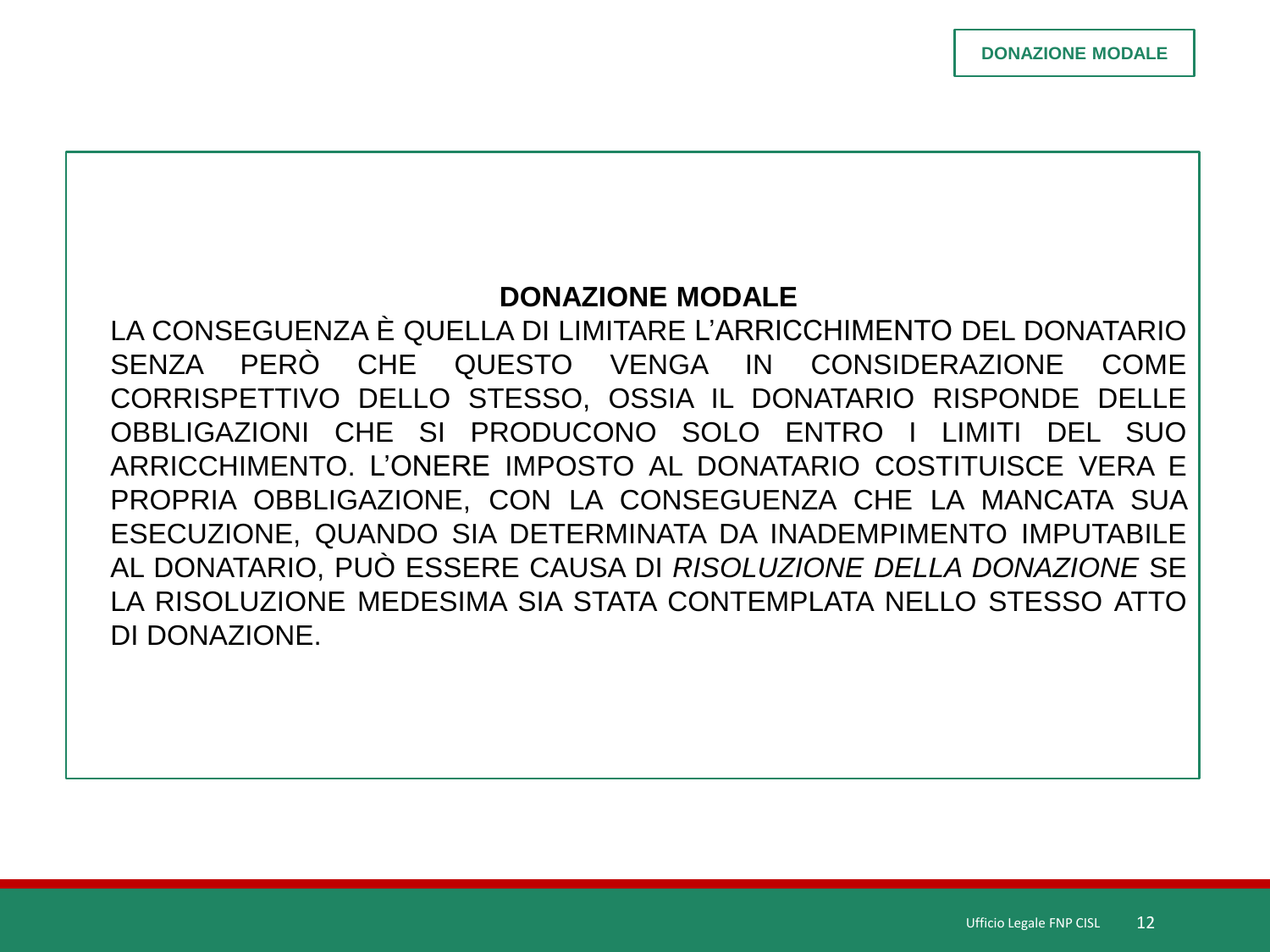# **INVALIDITÀ**

LA NULLITÀ DELLA DONAZIONE, DA QUALUNQUE CAUSA DIPENDA, NON PUÒ ESSERE FATTA VALERE DAGLI EREDI O AVENTI CAUSA DEL DONANTE CHE, CONOSCENDO LA CAUSA DELLA NULLITÀ, HANNO, DOPO LA SUA MORTE, CONFERMATO O ESEGUITO **VOLONTARIAMENTE LA DONAZIONE**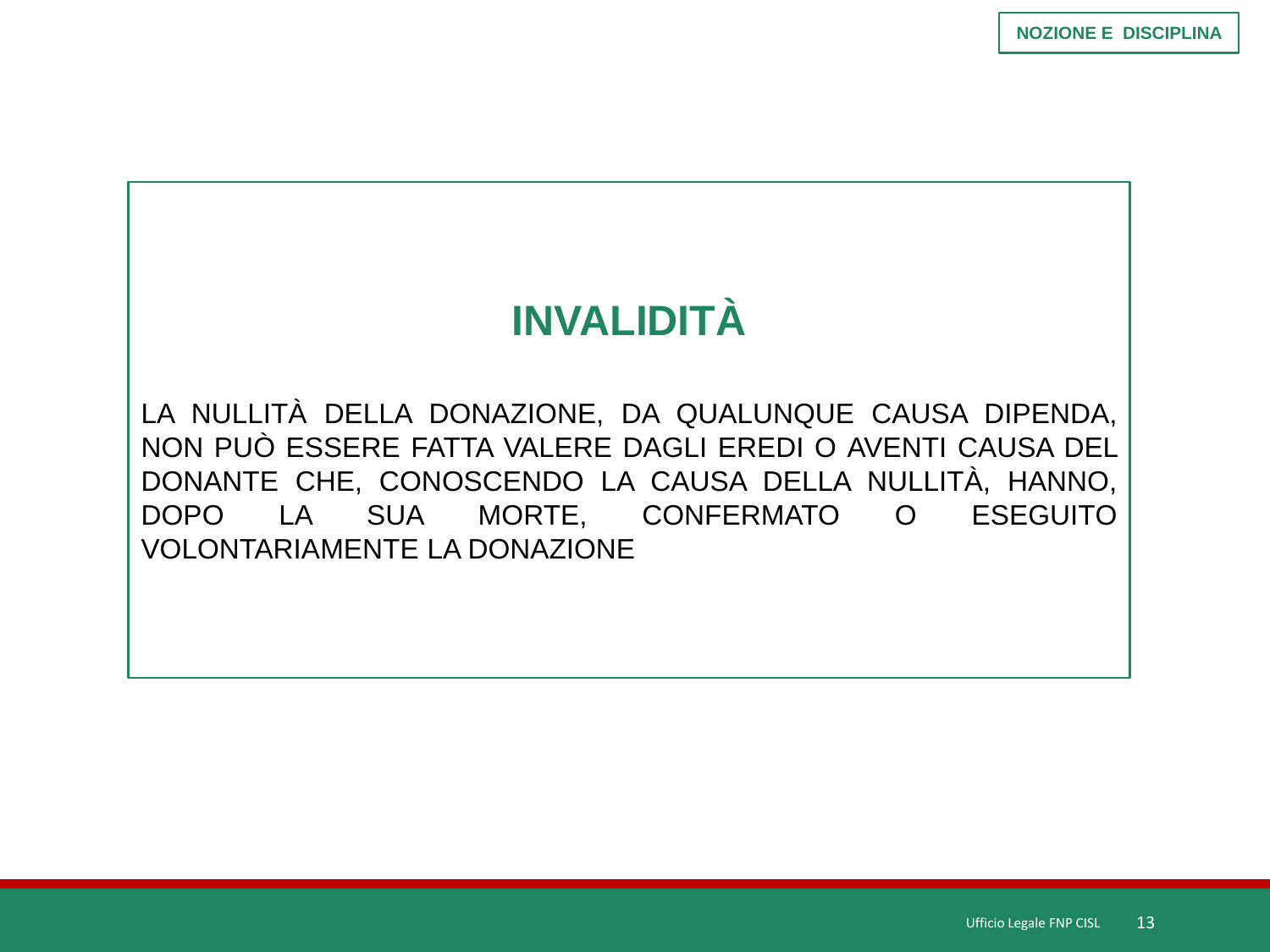### **CAUSE DI INVALIDITÀ DEL CONTRATTO DI DONAZIONE**

ESSE SOGGIACCIONO ALLE REGOLE GENERALI PREVISTE PER GLI ALTRI TIPI DI CONTRATTI. OLTRE ALLE TRADIZIONALI CAUSE DI ANNULLABILITÀ, LA DONAZIONE PUÒ ESSERE IMPUGNATA ANCHE QUANDO L'**ERRORE RISULTA DETERMINANTE PER IL CONSENSO** ED AFFERISCE AL MOTIVO PER IL QUALE L'ATTO DI LIBERALITÀ È STATO EFFETTUATO, PURCHÉ TALE MOTIVO SIA INDICATO NELL'ATTO E SIA IL SOLO DETERMINANTE. RICORRE NULLITÀ DELLA DONAZIONE ANCHE QUANDO È FATTA PER UN **MOTIVO ILLECITO**, PURCHÉ TALE MOTIVO SIA INDICATO NELL'ATTO E SIA IL SOLO DETERMINANTE PER LO

SPIRITO DI LIBERALITÀ.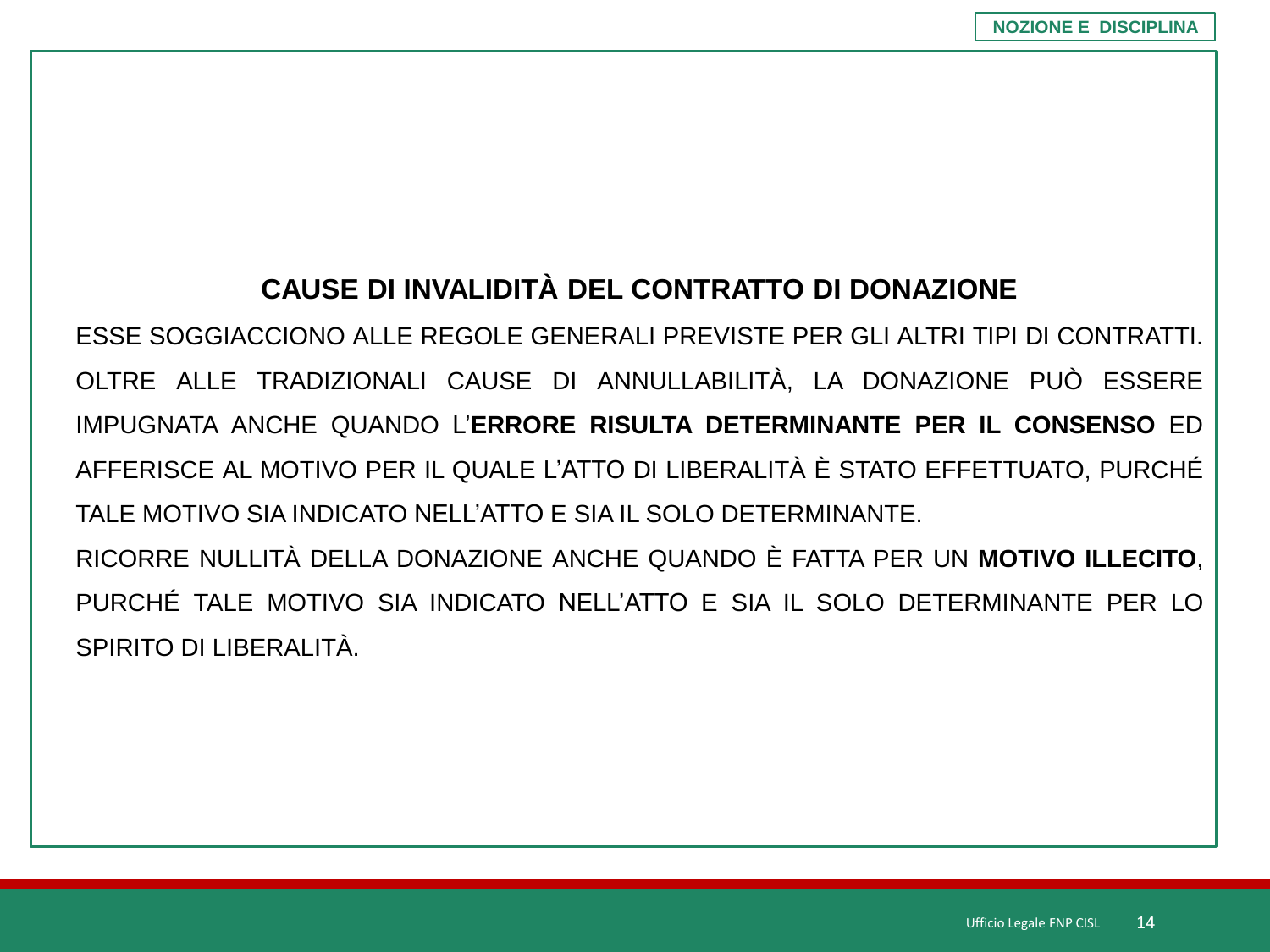# **REVOCA DELLA DONAZIONE**

COME OGNI CONTRATTO, ANCHE LA DONAZIONE SI SCIOGLIE SOLO PER CAUSA PREVISTE DALLA LEGGE. LA REVOCA DELLA DONAZIONE È POSSIBILE ANCHE IN PRESENZA DI DUE GRAVI MOTIVI:

#### **CAUSE**

- **INGRATITUDINE DEL DONATARIO**  $\blacktriangleright$
- SOPRAVVENIENZA DI FIGLI, SALVO CHE SI PROVI CHE AL TEMPO DELLA  $\blacktriangleright$ DONAZIONE IL DONANTE AVEVA NOTIZIE DELL'ESISTENZA DEL FIGLIO

LA REVOCA SI ATTUA CON DOMANDA GIUDIZIALE.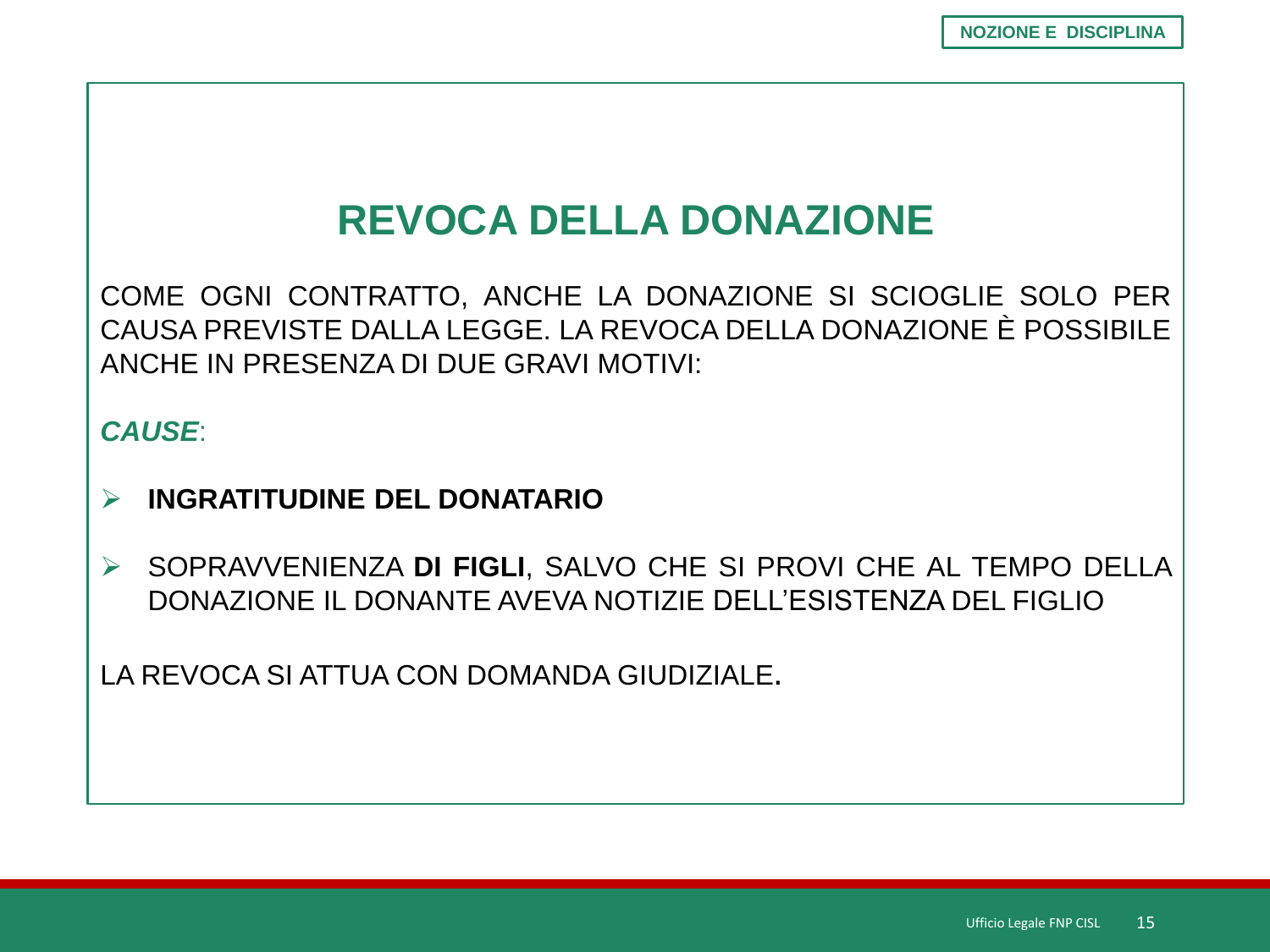L'AZIONE DI REVOCAZIONE PER SOPRAVVENIENZA DEI FIGLI DEVE ESSERE PROPOSTA. A PENA DI DECADENZA, ENTRO UN QUINQUENNIO A DECORRERE DAL GIORNO DELLA NASCITA DELL'ULTIMO FIGLIO O DELLA NOTIZIA DELL'ESISTENZA DEL FIGLIO O DEL DISCENDENTE O DEL RICONOSCIMENTO DEL FIGLIO NATO FUORI DA MATRIMONIO. SE IL FIGLIO O IL DISCENDENTE MUORE IL DONANTE NON PUÒ PIÙ PROPORRE O PROSEGUIRE L'AZIONE. LA DOMANDA PER ESERCITARE L'AZIONE DI REVOCAZIONE VA POI TRASCRITTA.

NON SONO SOGGETTE A REVOCAZIONE LE DONAZIONI:

- REMUNERATORIE, PERCHÉ CARATTERIZZATE DALLA RILEVANZA GIURIDICA CHE ASSUME IN ESSA IL MOTIVO DELL'ATTRIBUZIONE PATRIMONIALE:
- OBNUZIALI, PERCHÉ ANCH'ESSE CARATTERIZZATE DALLA RILEVANZA GIURIDICA  $\blacksquare$ CHE ASSUME IL MOTIVO DELLA COSTITUZIONE E SOPRAVVIVENZA DELLA FAMIGLIA.

IN CONSEGUENZA DELL'AVVENUTA REVOCA DELLA DONAZIONE. IL DONATARIO È TENUTO A RESTITUIRE I BENI E I FRUTTI MATURATI IN NATURA A PARTIRE DAL GIORNO DELLA DOMANDA, OVVERO, SE I BENI SONO STATI VENDUTI, IL CORRISPONDENTE CONTROVALORE AVUTO RIGUARDO AL TEMPO DELLA DOMANDA E I FRUTTI RELATIVI A PARTIRE DAL GIORNO DELLA DOMANDA MEDESIMA.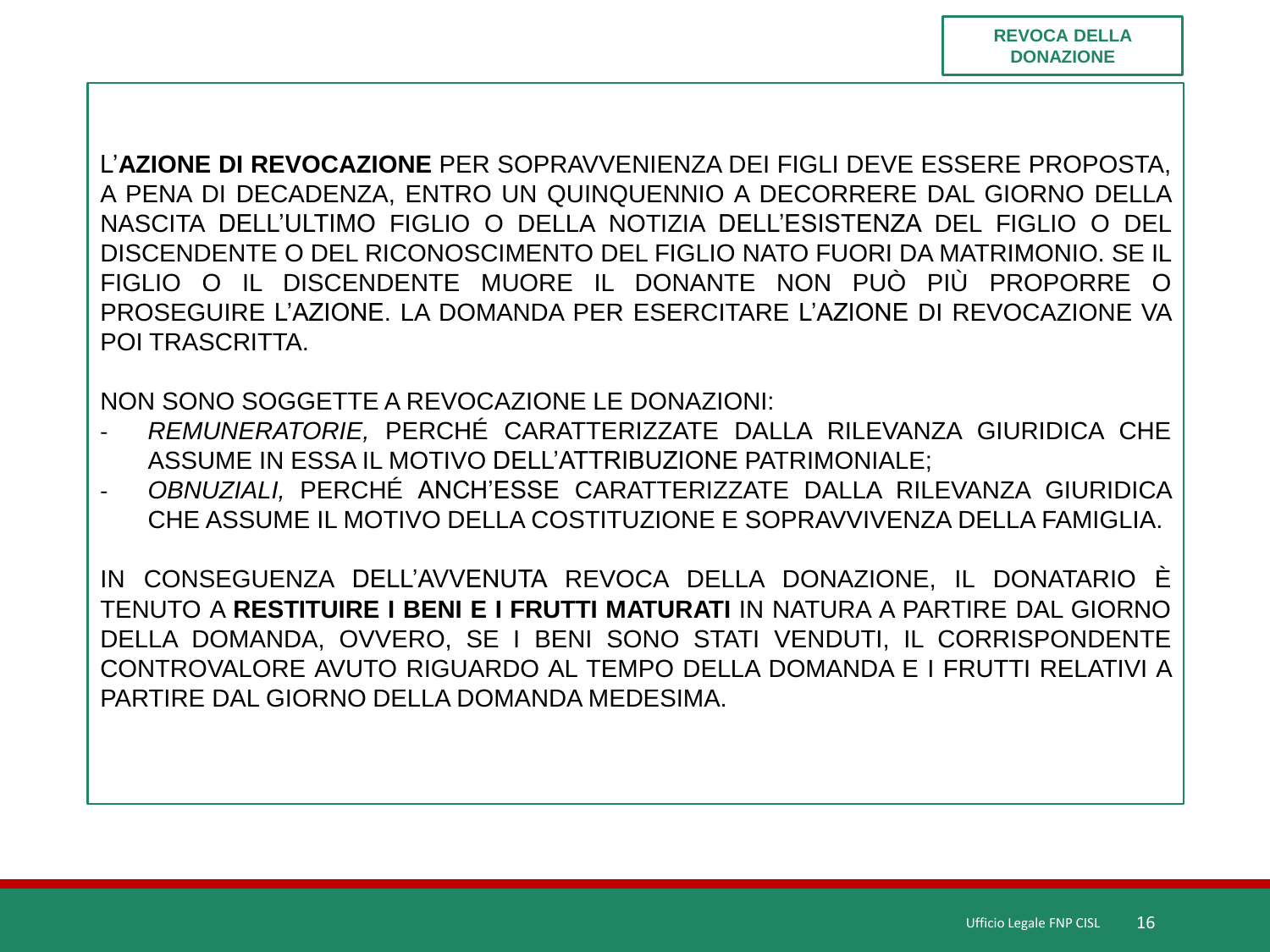LA REVOCAZIONE DELLA DONAZIONE NON PREGIUDICA I **TERZI CHE ABBIAMO ACQUISTATO DIRITTI ANTERIORMENTE ALLA TRASCRIZIONE DELLA DOMANDA.** SE, INFATTI, IL DONATARIO HA VENDUTO A TERZI IL BENE O I BENI RICEVUTI IN DONAZIONE, E SE QUEST'ULTIMA VIENE REVOCATA, IL TERZO NON PERDE IL BENE, MA PIUTTOSTO IL DONATARIO DOVRÀ RESTITUIRE AL DONANTE IL CONTROVALORE. SE, POI, LA DONAZIONE REVOCATA AVEVA AD OGGETTO BENI IMMOBILI O MOBILI REGISTRATI IL TERZO ACQUIRENTE CONSERVERÀ IL BENE SEMPRECHÉ NE ABBIA TRASCRITTO L'ATTO DI COMPRAVENDITA PRIMA DELLA TRASCRIZIONE DELLA DOMANDA DI REVOCA.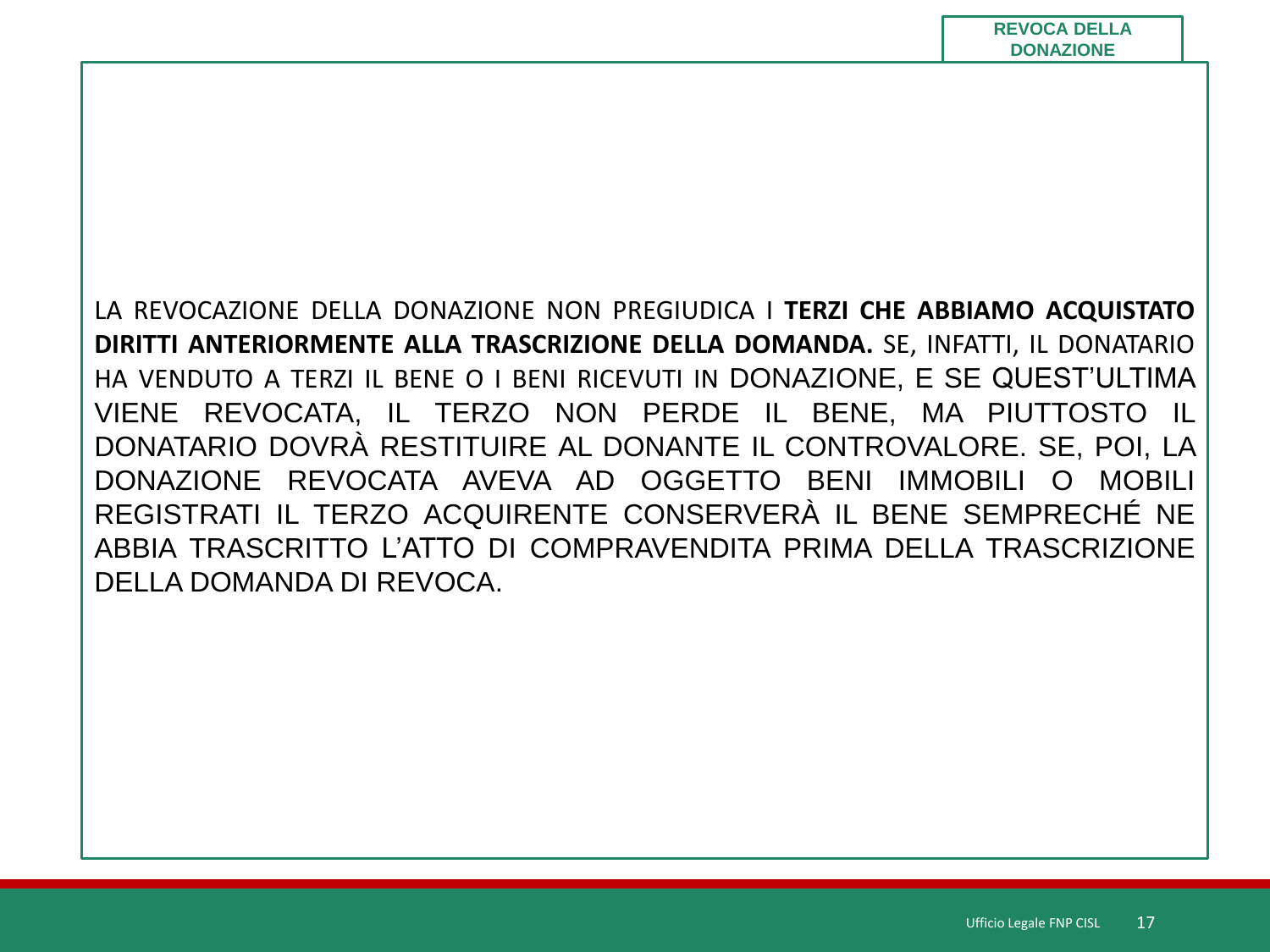# IMPOSTA DI DONAZIONE SULLE LIBERALITÀ CON BONIFICO

La SENTENZA DELLA CORTE DI CASSAZIONE N. 8175 DEL 24 MARZO 2021, GIUDICANDO SU UNA DONAZIONE INDIRETTA REALIZZATA MEDIANTE UN BONIFICO BANCARIO DISPOSTO DA UNA PERSONA FISICA NON RESIDENTE IN ITALIA (AVENTE A OGGETTO DENARO TRASFERITO DALLA SVIZZERA IN ITALIA) A FAVORE DI UNA PERSONA FISICA RESIDENTE IN ITALIA, HA RITENUTO NON TASSABILE DETTA LIBERALITÀ CON L'IMPOSTA DI DONAZIONE ITALIANA IN **QUANTO AVENTE UN OGGETTO QUALIFICABILE COME «BENE NON ESISTENTE IN ITALIA»** 

QUEST'ULTIMA AFFERMAZIONE È RIFERITA AL FATTO CHE L'IMPOSTA DI DONAZIONE ITALIANA È APPLICABILE ALLE DONAZIONI POSTE IN ESSERE DA SOGGETTO NON RESIDENTE IN ITALIA SOLO SE HANNO PER OGGETTO BENI «ESISTENTI IN ITALIA».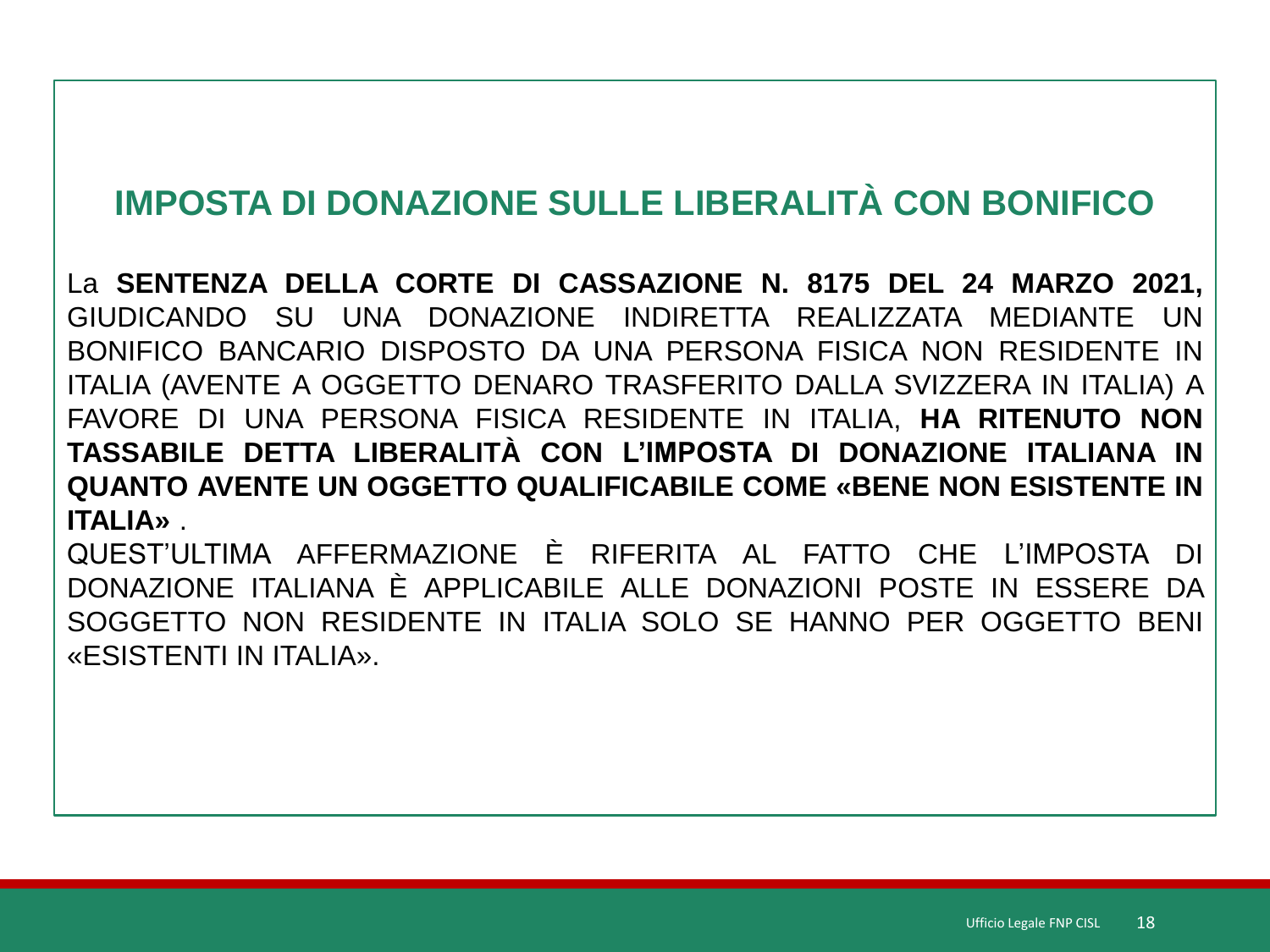IL BONIFICO BANCARIO CHE CONCRETI UNA LIBERALITÀ VIENE RITENUTO OGGETTO DI TASSAZIONE CON L'IMPOSTA DI DONAZIONE.

#### **DONANTE RESIDENTE IN ITALIA**:

SE IL DONANTE È RESIDENTE IN ITALIA, È DOVUTA IN ITALIA L'IMPOSTA DI DONAZIONE IN RELAZIONE A TUTTI I BENI E DIRITTI TRASFERITI AL DONATARIO, OVUNQUE UBICATI.

#### **NON RESIDENTE IN ITALIA**:

SE ALLA DATA DELLA DONAZIONE IL DEFUNTO NON ERA RESIDENTE IN ITALIA, L'IMPOSTA DI DONAZIONE È DOVUTA IN ITALIA LIMITATAMENTE AI BENI E AI DIRITTI ESISTENTI IN ITALIA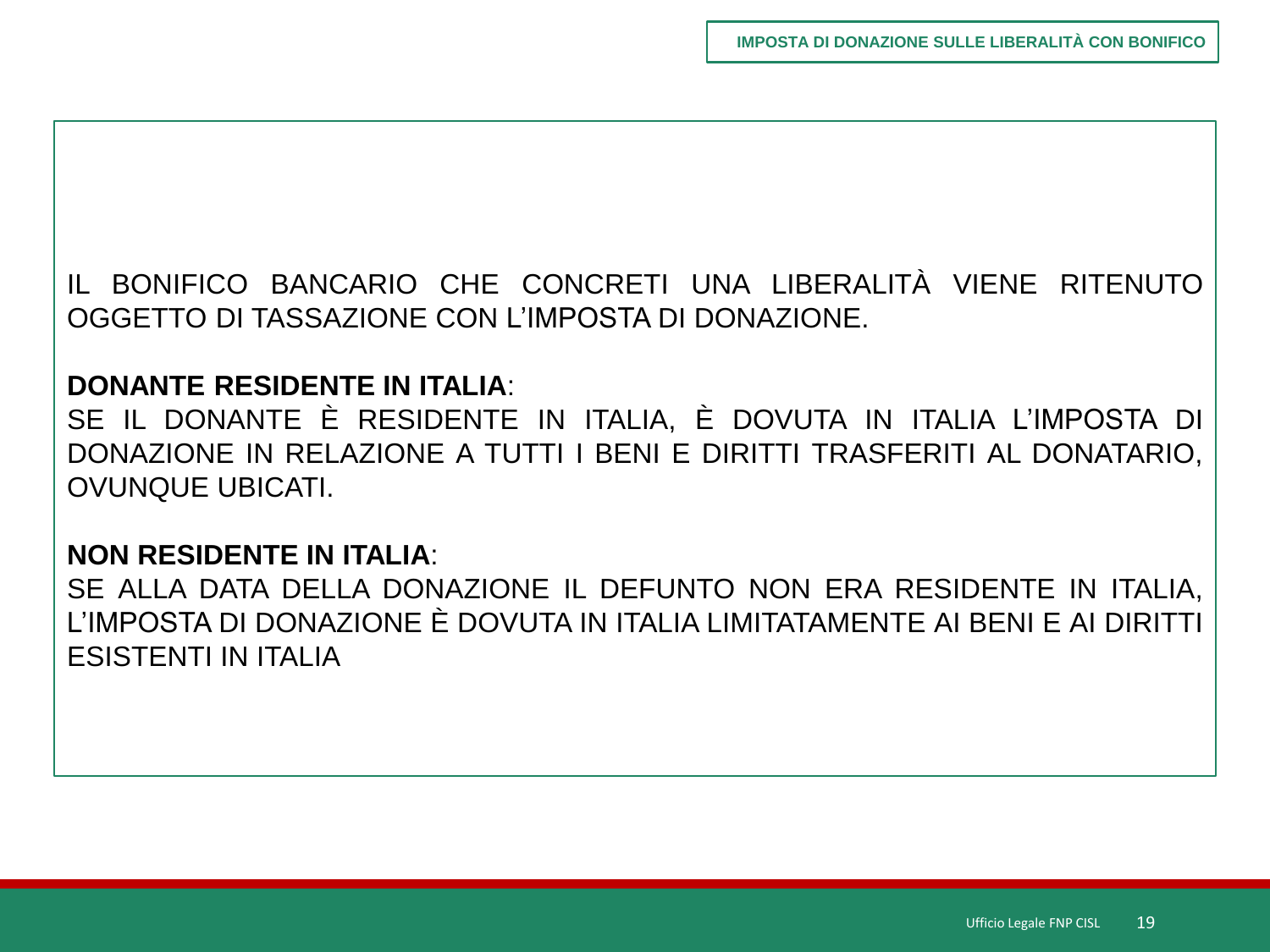# **LA DISCIPLINA DELLE DONAZIONI**

| <b>IL CONTRATTO DI</b><br><b>DONAZIONE ART. 769 C.C.</b> | <b>LA DONAZIONE</b><br><b>RIMUNERATORIA ART. 770</b><br>C.C. | L'OGGETTO ART. 771 C.C.                                                                                 | CHI PUÒ DONARE ARTT.<br>774, 775, 776, 777 C.C.                     |
|----------------------------------------------------------|--------------------------------------------------------------|---------------------------------------------------------------------------------------------------------|---------------------------------------------------------------------|
| IL DONATARIO ARTT. 779,<br>773, 784 C.C.                 | <b>LA FORMA ARTT. 782, 783</b><br>C.C.                       | <b>IL MANDATO E LA</b><br><b>PROCURA ART. 778 C.C.</b>                                                  | <b>LA CONFERMA DELLA</b><br><b>DONAZIONE NULLA ART.</b><br>799 C.C. |
| <b>LA DONAZIONE MODALE</b><br>ARTT. 793, 794 C.C.        | <b>LA RISERVA DI USUFRUTTO</b><br>ART. 796 C.C.              | <b>LA REVOCAZIONE DELLE</b><br><b>DONAZIONI</b><br>ARTT. 800, 801, 802, 803, 804,<br>805, 806, 807 C.C. | LE LIBERALITÀ E LE<br><b>DONAZIONI INDIRETTE ART.</b><br>809 C.C    |

**LA TUTELA DEI LEGITTIMARI ARTT. 555, 556, 557, 559, 560, 561, 562, 563, 564 C.C., L. 15.5.2005 N. 80**